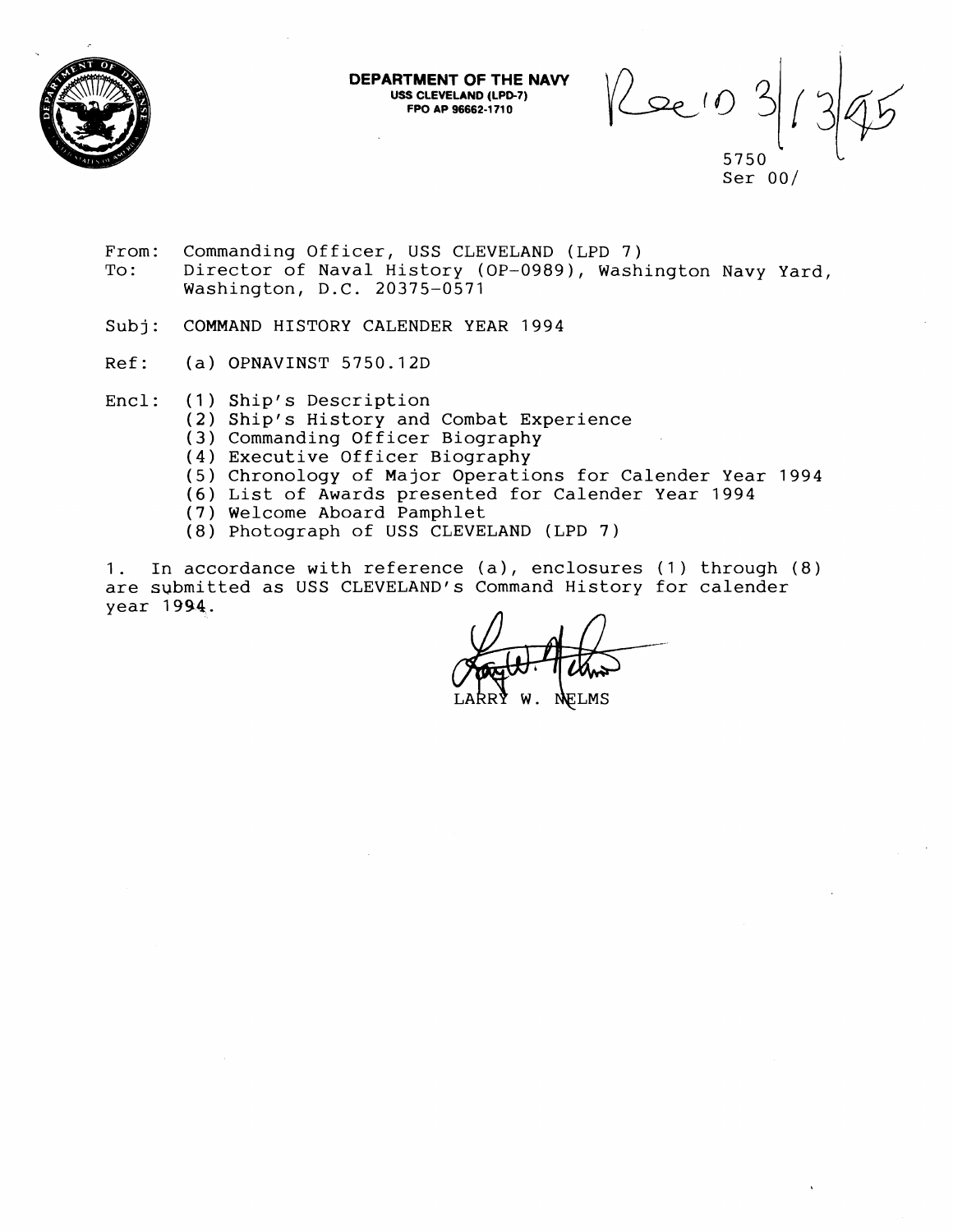#### USS CLEVELAND SHIP DESCRIPTION

USS CLEVELAND is the seventh in a series of LPDs designed to add a new dimension to the Navy's troop and vehicle lift capability.

Designated an Amphibious Transport Dock, the new vessel is a direct descendant of the Landing Ship Dock (LSD) of World War 11. Included in the ship's specifications are features of the APA (Attack Transport), the AKA (Attack Cargo Ship), and the LPH (Amphibious Assault Helicopter). The CLEVELAND boasts a flight deck (LPH), well deck (LSD), troop carrying ability (APA), and cargo handling capability (AKA). In addition to these standard features, the ship is flag configured and provides spaces for an amphibious commander and an assault troop commander.

CLEVELAND combatant personnel can be disembarked by landing craft carried in the stern well deck. Intrinsically a part of the well deck operation is the ballasting system, which makes possible a maximum depth of twelve feet of water in the after portion of the deck and five feet in the forward section. An accessory to the well deck operation is an overhead monorail crane system which permits rapid loading and unloading of palletized cargo at almost every point in the well deck and upper vehicle storage area.

Although not specifically designed for helicopter transportation, CLEVELAND'S flight deck is large enough to permit simultaneous operation of two medium sized helicopters. Other features include limited repair and maintenance for helicopters, a telescoping hangar, refueling rigs for aviation fuels, troop debarkation stations from the second deck troop stations to the catwalks, and primary debarkation control, which provides a centralized location for coordination and control of the offloading of men and material ashore.

USS CLEVELAND is 561 feet long, has a maximum beam of 113 feet, and has a navigational draft of 24 feet, six inches. Full load displacement is 16,500 tons.

The CLEVELAND'S allowance consists of 27 officers and 400 enlisted men. In addition, the ship can carry approximately 850 combat troops and 118 officers in the assault and flag force.

Enclosure (1 )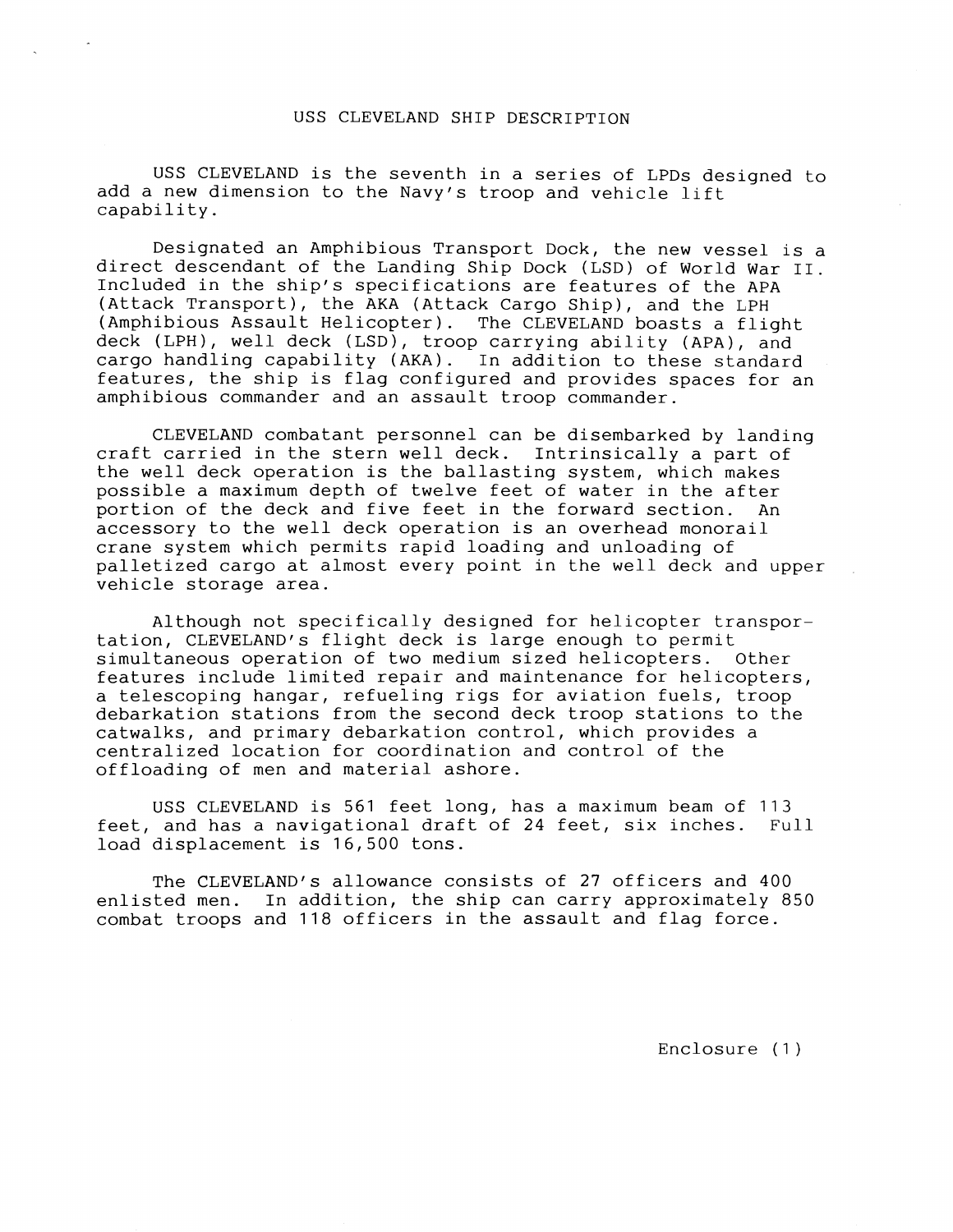# **SHIP'S HISTORY**

USS CLEVELAND (LPD 7) was commissioned April 21, 1967 at Norfolk, Virginia. CLEVELAND is the third ship to be named after the City of Cleveland, Ohio. The first was a Protected Cruiser (C-19) from 1903-1929 and the second a Light Cruiser (CL-55) from 1942- 1947.

After commissioning, CLEVELAND changed homeport to San Diego, California to become a member of the Pacific Fleet Amphibious Forces. CLEVELAND has divided her time between local operations in the Eastern Pacific and extended deployments to the Western Pacific. CLEVELAND was usually assigned as part of the Marine Amphibious Ready Group and, with her embarked Marines, acted as an integral part of the United States military effort in Southeast Asia. CLEVELAND has participated in numerous amphibious and combat support operations, as well as functioning as a Flagship for various Fleet Commanders.

Upon the Vietnam cease-fire in January 1973, CLEVELAND joined Task Force 78 in the mine-clearing effort of Haiphong Harbor and Operation End Sweep.

CLEVELAND then began a series of seven Western Pacific Deployments commencing in the years 1974, 1976, 1978, 1980, 1982, 1983 and 1985 before entering an extensive overhaul.

In January of 1988, CLEVELAND assumed duties as Flagship for Commander THIRD Fleet and served in this capacity until November 1988. Upon completion of Flagship duties, CLEVELAND deployed to Prince William Sound, Alaska in support of oil spill cleanup efforts associated with the Exxon Valdez disaster.

CLEVELAND again deployed to the Western Pacific in 1990 and again in 1991 in support of Operation Desert Storm.

In October 1992 CLEVELAND deployed on short notice to Central America in support of Law Enforcement Operations and again in March of 1993. During these deployments, CLEVELAND played a key role in the seizure of the vessel Sea Chariot, the largest maritime cocaine bust in history as well as transiting the Panama Canal four times.

In June of 1994, CLEVELAND embarked on her fourteenth overseas deployment. Early into the deployment, CLEVELAND participated in Operation SUPPORT HOPE, the United Nations relief effort to Rwanda. Upon completion, CLEVELAND proceeded to the Arabian Gulf to conduct a repair period in Jebel Ali, UAE. The upkeep period was cut short when the TRIPOLI **ARG** was ordered to steam back to the East Afiican coast to support the United States Liaison Office relocation fiom Mogadishu, Somalia to Nairobi, Kenya. Following the relocation efforts, CLEVELAND steamed north again to participate in two major exercises; SEA SOLDIER **IX** and IRON MAGIC 94-1. While completing the second exercise, CLEVELAND was ordered to steam into the North Arabian **Gulf** to deter the Iraqi aggression of massing troops on the Kuwait border. CLEVELAND remained stationed off of Kuwait for fourteen days in support of this operation termed VIGILANT WARRIOR before the danger had subsided and the order was given to proceed back to San Diego.

ENCLOSURE (2)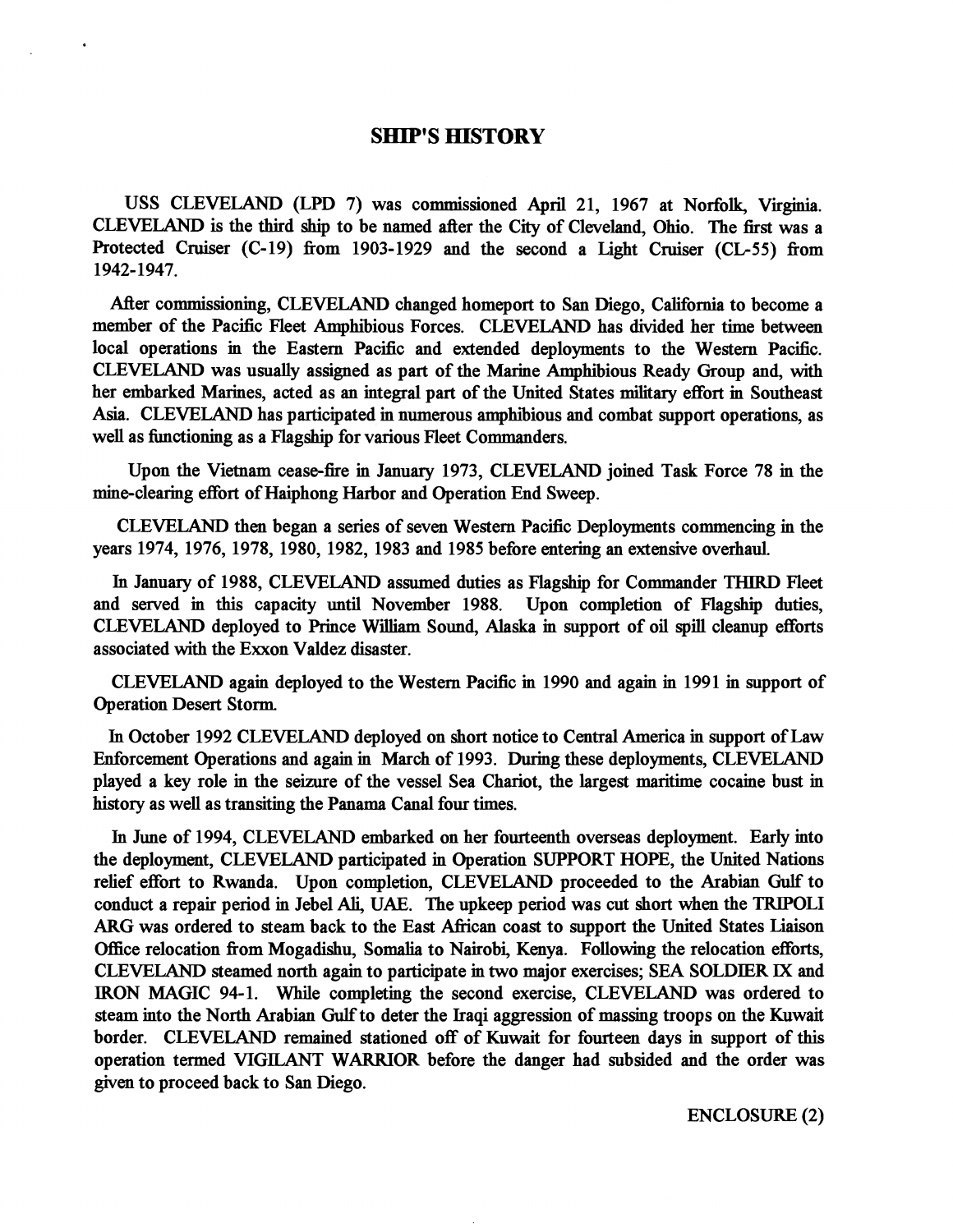### **CHRONOLOGY OF OPERATIONS USS CLEVELAND 1994**

 $01 - 14$  JAN <sup>15</sup>- 17 JAN  $18 - 21$  JAN <sup>22</sup>- 31 JAN 24 JAN 24 JAN<br>01 - 13 FEB 01 – 13 FEB<br>14 – 18 FEB 14 – 18 FEB<br>19 – 28 FEB 19 - 28 FEB<br>01 - 18 MAR 01 - 18 MAR<br>08 - 10 MAR 08 - 10 MAR<br>11 - 20 MAR 11 - 20 MAR<br>21 - 23 MAR  $21 - 23$  MAR<br> $03 - 30$  MAR  $31$  MAR  $-$  03 APR 04 - 08 APR <sup>09</sup>- 20 APR 21 APR - 04 MAY  $05'$  MAY  $-$  03 JUN <sup>02</sup>- 08 JUN 09 JUN <sup>09</sup>- 25 JUN <sup>26</sup>- 28 JUN  $29$  JUN  $-$  03 JUL 04 - 08 JUL <sup>09</sup>- 12 JUL <sup>13</sup>- 18 JUL 13 – 18 JUL<br>19 – 28 JUL 29 JUL - 16 AUG 29 JUL - 01 AUG <sup>03</sup>- 08 AUG <sup>13</sup>- 16 AUG <sup>17</sup>- 24 AUG 25 AUG - 01 SEP 02 - 08 SEP <sup>09</sup>- 15 SEP <sup>16</sup>- 17 SEP <sup>18</sup>- 28 SEP 29 SEP - 01 OCT 02 - 07 OCT 08 OCT 08 OCT<br>09 – <mark>20</mark> OCT 09 – 20 OCT<br>21 – 29 OCT 30 OCT - 07 NOV <sup>08</sup>- 12 NOV  $13 - 28$  NOV

HOLIDAY LEAVE AND UPKEEP PERIOD INPORT: SAN DIEGO, CA TSTA 111: SOCAL UPKEEP: SAN DIEGO, CA AVIATION FACILITIES CERTIFICATION UPKEEP: SAN DIEGO, CA COMPTUEX 94-2M: SOCAL INPORT: SAN DIEGO, CA COMPTUEX 94-19M: SOCAL OPPE INPORT: SAN DIEGO, CA FINAL EVALUATION PROBLEM (F.E.P.) FLEETEX 94-21M INPORT: SAN DIEGO, CA LOGISTICS MANAGEMENT ASSESSMENT (LMA) AND COMBAT SYSTEMS READINESS REVIEW (CSRR) INPORT: SAN DIEGO, CA FLEETEX 94-2M2 POM: SAN DIEGO, CA RFS/MEU EMBARK: SAN DIEGO, CA DEPLOY - WESTPAC 1994 TRANSIT TO SOUTH PACIFIC AMPHIBIOUS EXERCISE: TINIAN ISLAND TRANSIT PORT VISIT: HONG KONG TRANS IT PORT VISIT: SINGAPORE TRANSIT OPERATION SUPPORT HOPE PORT VISIT: MOMBASA, KENYA PORT VISIT: MOMBASA, KENYA PORT VISIT: MOMBASA, KENYA TRANSIT AVAILABILITY PERIOD: JEBEL ALI, UAE TRANSIT USLO RELOCATION: SOMALIA TRANSIT EXERCISE SEA SOLDIER IX: OMAN TRANS IT EXERCISE IRON MAGIC: UAE TRANS IT OPERATION VIGILANT WARRIOR: KUWAIT PORT VISIT: JEBEL ALI, UAE TRANS IT PORT VISIT: SINGAPORE TRANSIT

Enclosure ( 5 )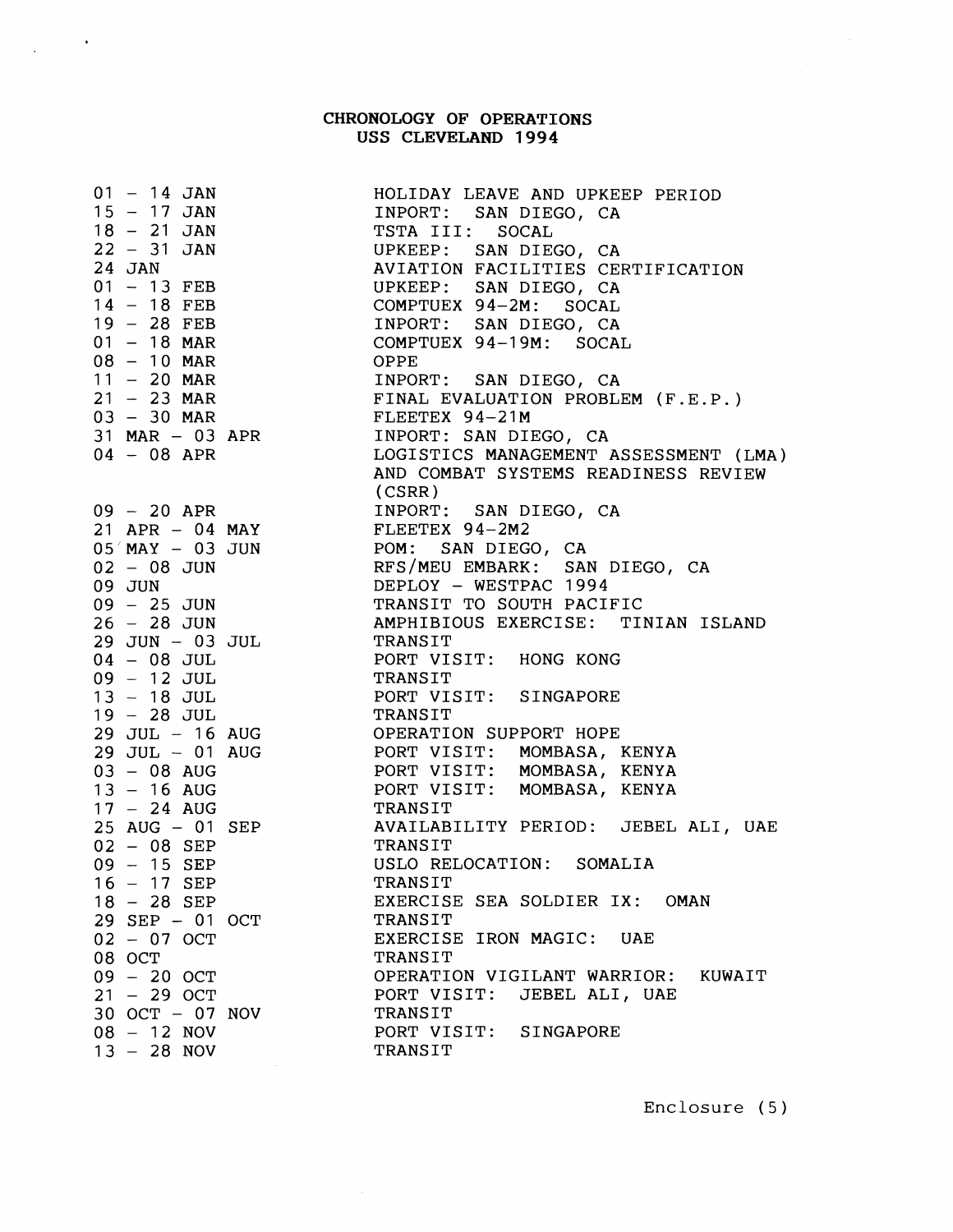| $25 - 29$ NOV       | NAVIGATION CHECKRIDE                 |  |
|---------------------|--------------------------------------|--|
| $29$ NOV $-$ 01 DEC | PORT VISIT: PEARL HARBOR, HI         |  |
| $02 - 07$ DEC       | TRANSIT                              |  |
| 08 DEC              | MEU DEBARKATION: CAMP PENDLETON, CA  |  |
| 09 DEC              | ARRIVAL: SAN DIEGO, CA               |  |
| $09 - 31$ DEC       | HOLIDAY LEAVE AND UPKEEP PERIOD: SAN |  |
|                     | DIEGO, CA                            |  |

 $\label{eq:2.1} \frac{1}{\sqrt{2}}\int_{\mathbb{R}^{2}}\frac{1}{\sqrt{2}}\left(\frac{1}{\sqrt{2}}\right)^{2}d\theta\left(\frac{1}{\sqrt{2}}\right).$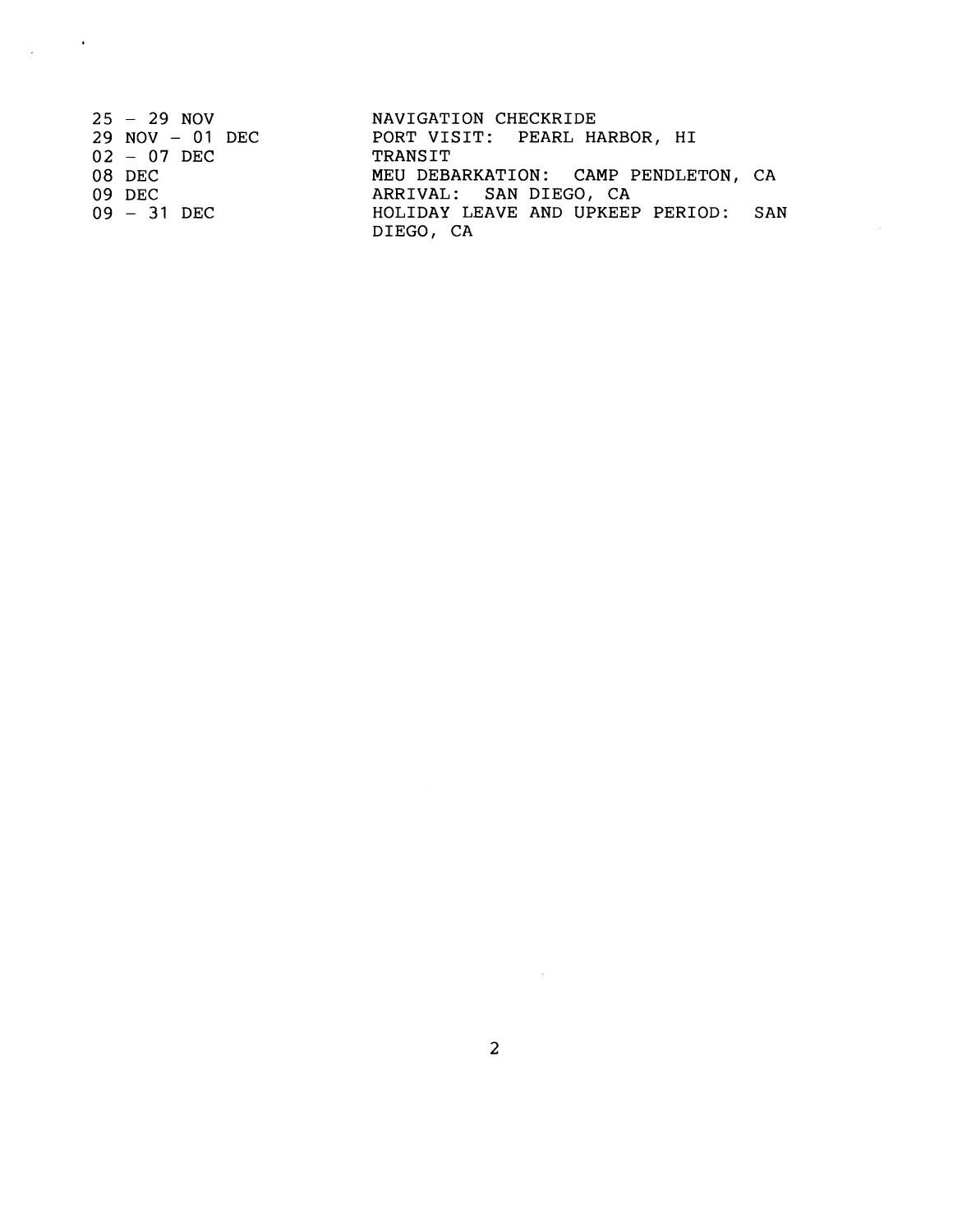# **List of Awards presented for Calender Year 1994**

**Navy Commendation Medals** 

 $\mathbf{r}$ 



### **Navy Achievement Medals**







Enclosure (6)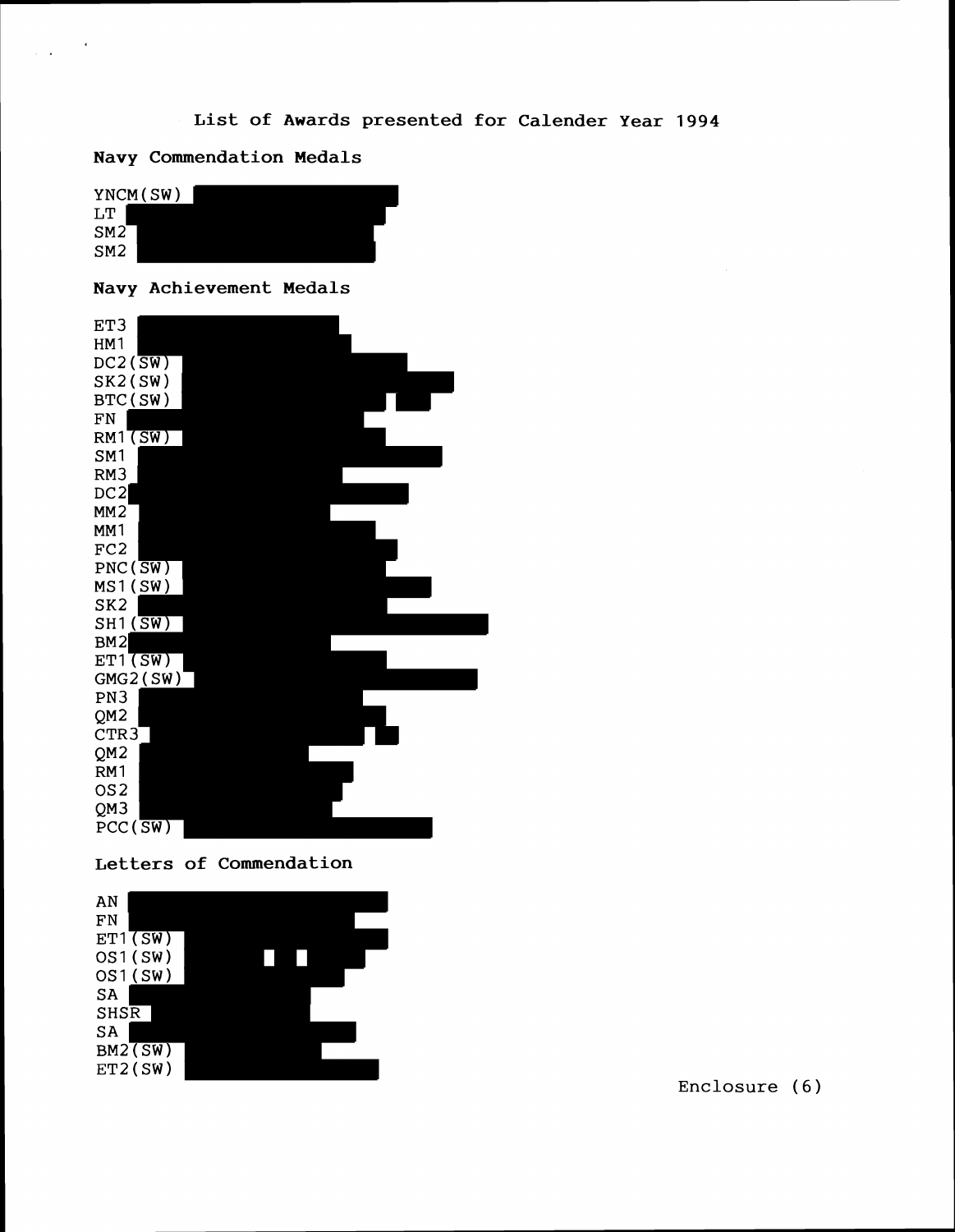

 $\ddot{\phantom{a}}$ 

 $\overline{\phantom{a}}$